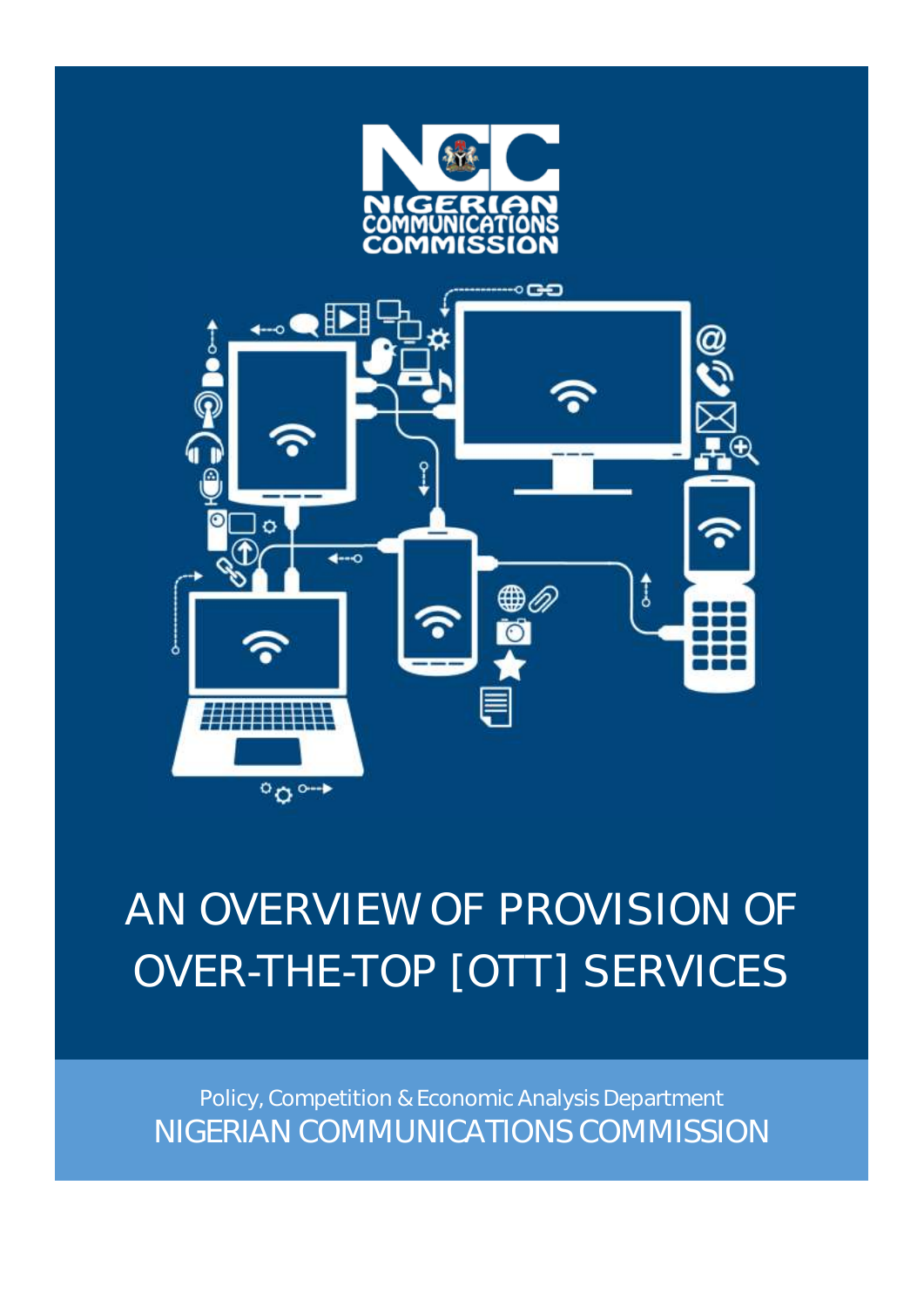

# TABLE OF CONTENTS

| 3.3 Impact/Implications of Unregulated Over-The-Top Services:  15 |  |
|-------------------------------------------------------------------|--|
|                                                                   |  |
| 3.4 Suggested Strategies For Sustainable Growth Of Traditional    |  |
| Telephony In The Era Of Provision Of OTT Services:  16            |  |
|                                                                   |  |
|                                                                   |  |
|                                                                   |  |
|                                                                   |  |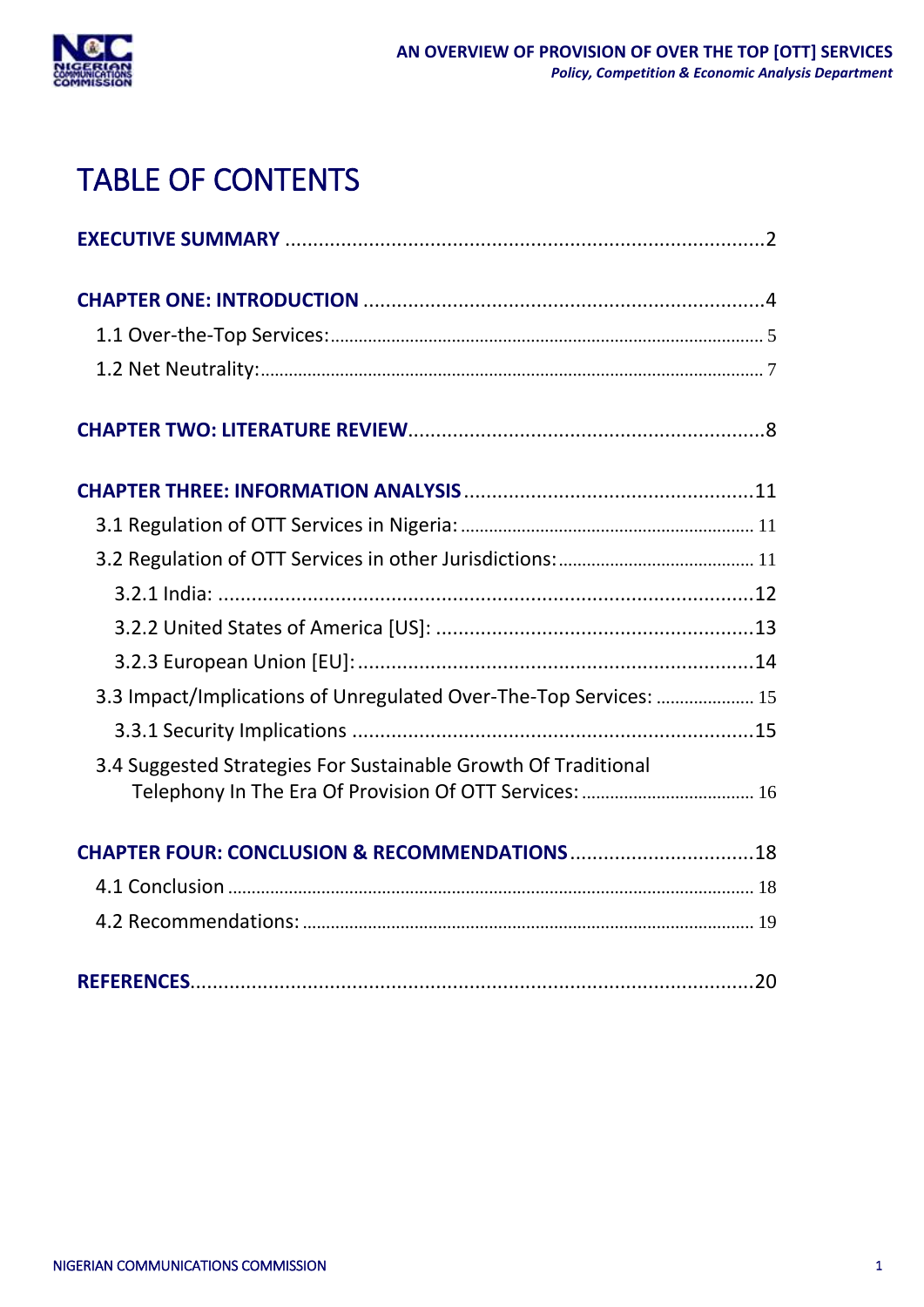

## <span id="page-2-0"></span>EXECUTIVE SUMMARY

Telecommunications and indeed communication services in general has transited from first generation cellular networks to third and more recently fourth generation networks (which largely ride on internet protocol) in various parts of the world. This evolution brought about a transition from the use of visual signals such as beacons, smoke signals, semaphore telegraphs, signal flags, and optical heliographs, or audio messages via coded drumbeats, lung-blown horns to telegraphs, telephones as well as the use of the orbiting satellites and the Internet. (Rathod [n.d])

The access to 3G and 4G networks which offer mobile broadband and high speed IP data networks has further encouraged the uptake and growth of new modes of communication such as over-the-top (OTT) services which in turn enables the provision of services such as live streaming; and voice over internet protocol (VoIP).

These OTT services are provided through the Internet Protocol Telephony which is a general term for the technologies that use Internet Protocols packet-switched connections to exchange voice, fax and other forms of information that have traditionally been carried over the dedicated circuit-switched connections of the public switched telephone network (PSTN).

There are four distinct types of VoIP services which are (1) Computer-to-Computer (2) Computer VoIP calls (3) Computer-to-Telephone (4) Telephone-to-Computer.

The regulation of VoIP services remains a topical issue around the world as it is mostly perceived by traditional telephone network operators to be a threat to their continuous existence. Different countries have at some point or the other attempted to or developed a framework to regulate the provision of VoIP services. Some of these countries include:

**1.** *India:* The Telecom Regulatory Authority of India [TRAI] in year 2015 produced a Consultative paper on Regulatory Framework for over-the –top (OTT) services following a consultative forum conducted in year 2014 where representatives of Telecommunications Service Providers [TSPs], OTT providers and legal experts were invited to present their views. However, TRAI is yet to take a final position on the matter and they are soliciting for further comments from stakeholders.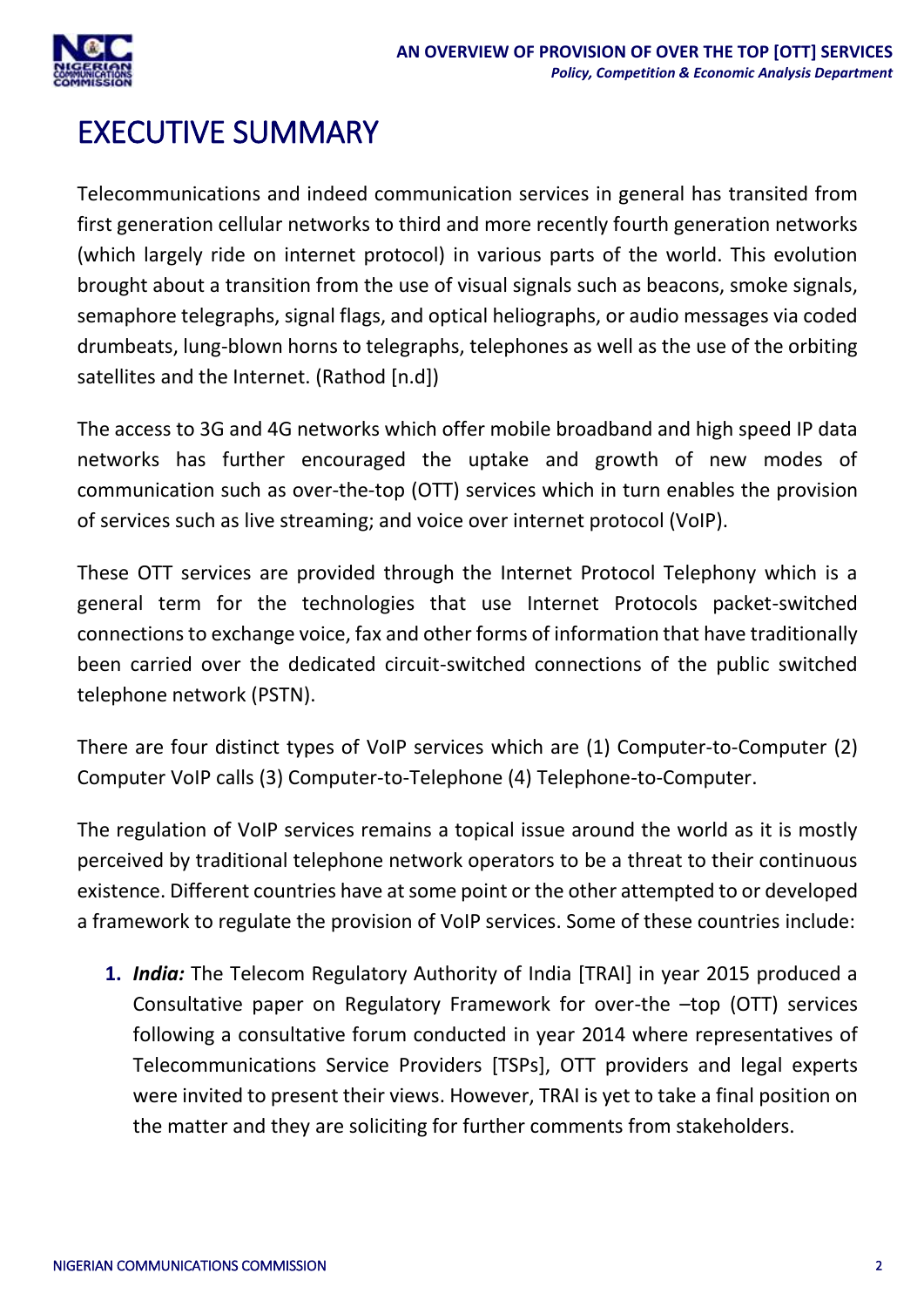

- **2.** *United States of America:* The Federal Communications Commission [FCC] publicly states has worked to bring specific VoIP services, applications, and capabilities under its control. The FCC, regulates VoIP in five (5) categories namely- (i) 911 Services (ii) Portability (iii) Call Records (iv) Universal Service (v) Accessibility.
- **3.** *European Union Telecommunications Markets:* The EU Commission initially declared that VoIP was not "voice telephony" and after extensive stakeholder consultations, no immediate regulation was provided however, four evaluation criteria were enumerated which, if later found to be present, would make VoIP subject to regulation (Blythe, 2005). The criteria include: (i) Whether VoIP communications are the "Subject of a Commercial Offer (ii) Whether VoIP communications are for the Public- (iii) Whether VoIP communications are "To and From PSTN Termination Points" (iv) Whether VoIP communications "Involve Direct Transport and Switching of Speech in Real Time" (Blythe, 2005).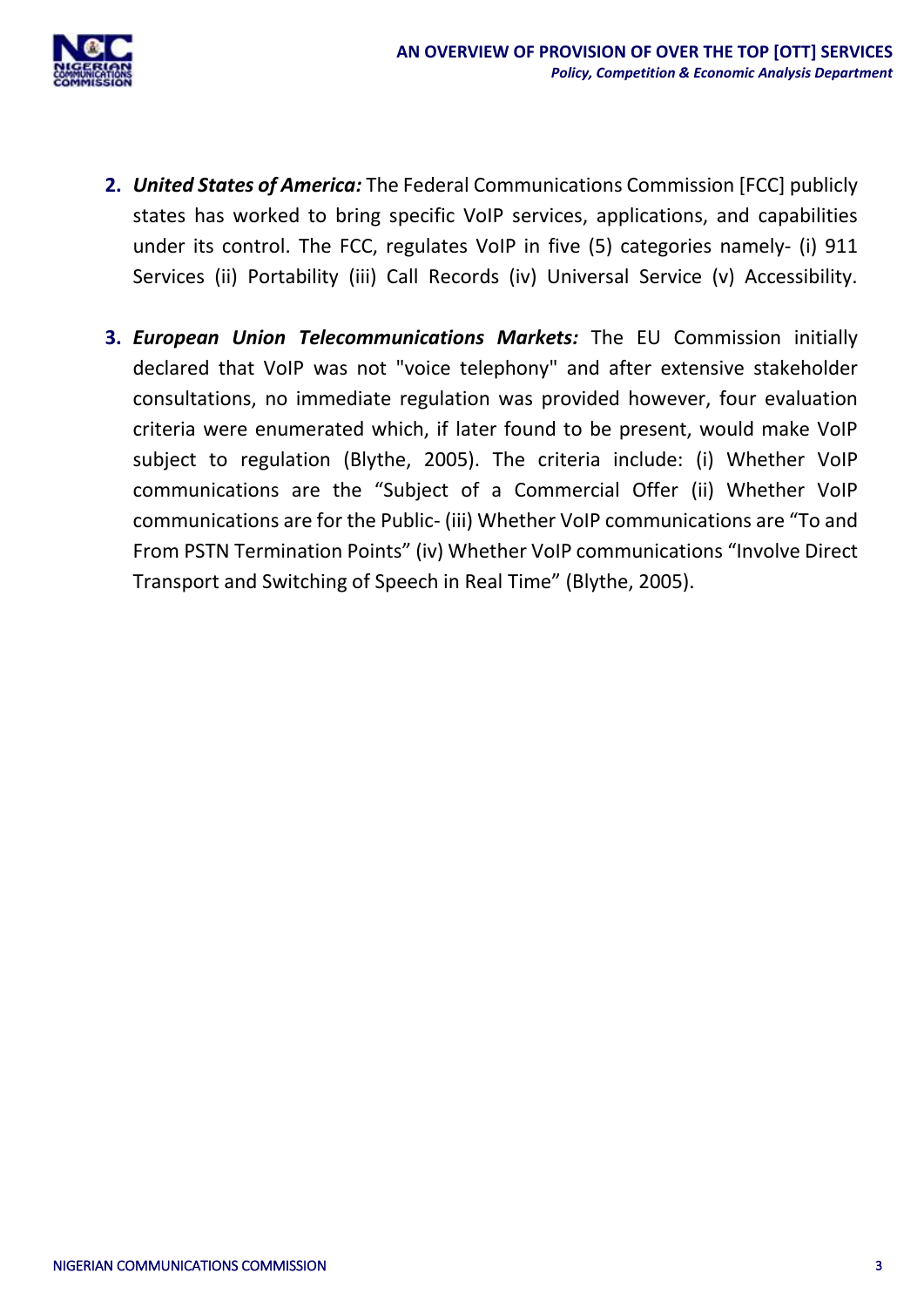

# <span id="page-4-0"></span>CHAPTER ONE: INTRODUCTION

Telecommunications has evolved significantly over the past centuries from an era where telecommunications basically involved the use of visual signals such as beacons, smoke signals, semaphore telegraphs, signal flags, and optical heliographs, or audio messages via coded drumbeats, lung-blown horns, to the modern era where telecommunications now includes the use of electrical devices such as telegraphs, telephones, and teletypes, the use of radio and microwave communications, fibre optics and their associated electronics, as well as the use of the orbiting satellites and the Internet (Rathod [n.d]).

The evolution of telephony and indeed communication services in general has led to the transition from first generation cellular networks to third and more recently fourth generation networks (which largely ride on internet protocol) in various parts of the world. 3G networks are increasingly being overwhelmed by the growth of bandwidthintensive applications thereby leading to more uptake of data-optimized 4th-generation technologies which offer speed improvements over existing technologies.

The access to 3G and 4G networks which offer mobile broadband and high speed IP data networks has further encouraged the uptake and growth of new modes of communication such as over-the-top (OTT) services which in turn enables the provision of services such as live streaming; and voice over internet protocol (VoIP).

These OTT services are provided through the Internet Protocol Telephony which is a general term for the technologies that use Internet Protocols packet-switched connections to exchange voice, fax and other forms of information that have traditionally been carried over the dedicated circuit-switched connections of the public switched telephone network (PSTN).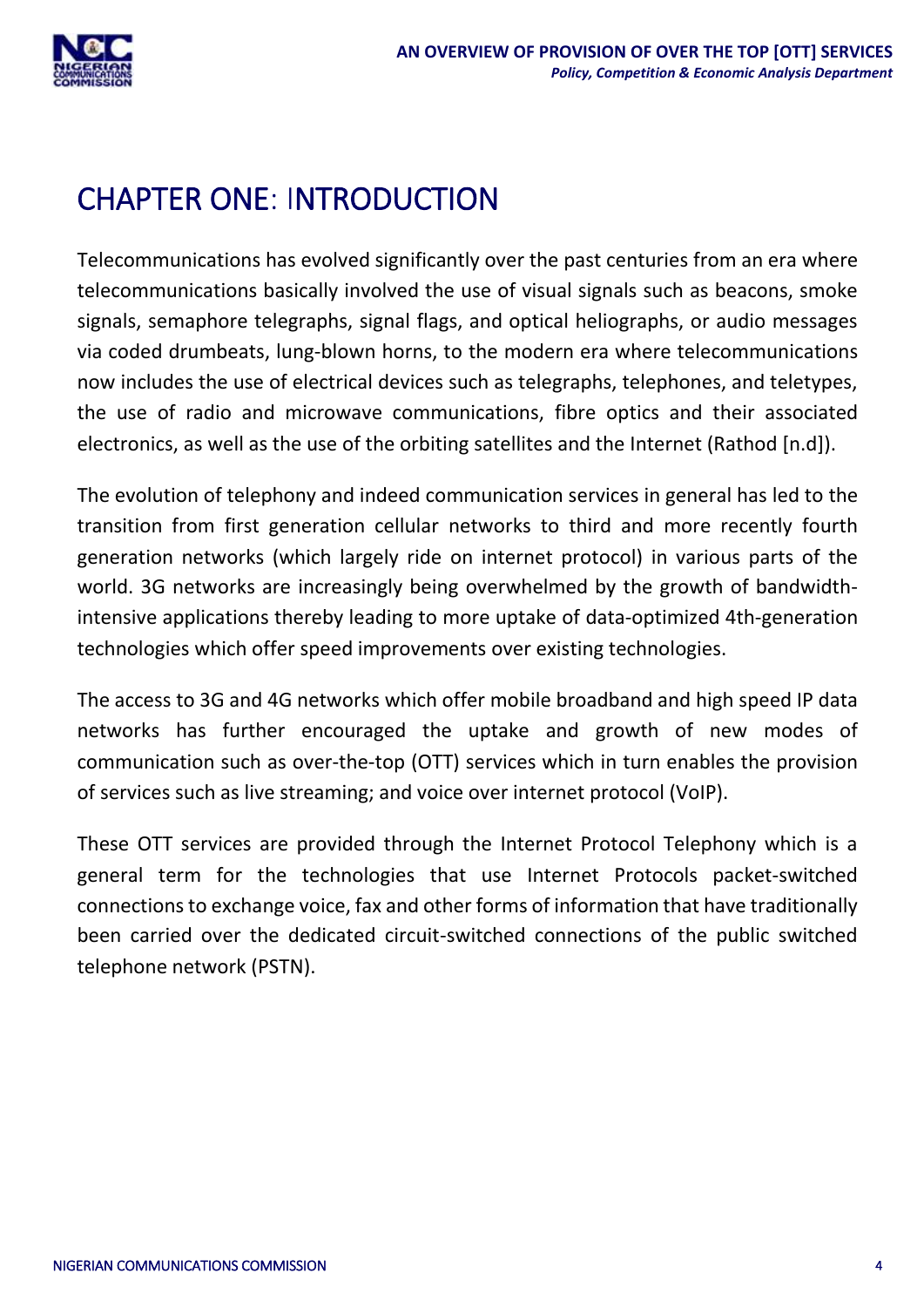



*(\*Source: Financial Express)*

Using the Internet, calls travel as packets of data on shared lines. The uptake of new modes of communication through the voice over internet protocol (VoIP) indeed pose a threat to the survival of the more traditional telephone network technologies as these services avoid the tolls of the PSTN and are offered to the subscribers for free or at very low costs. However, it is appreciated that the traditional telephone networks had made huge investments and the voice services were a dominant business for them, the evolution of technology cannot be stopped. "Technology can be disruptive and operators have to adapt their business models or perish" Financial Express, 2015.

The subsequent sections will therefore examine in detail the concept of over-the-top services such as voice over internet protocol (VoIP) services, its uptake, net neutrality and the impact/implications on traditional telephony.

### <span id="page-5-0"></span>1.1 Over-the-Top Services:

Over-the-top (OTT) services are services carried over the networks, delivering value to customers, but without any carrier service provider being involved in planning, selling, provisioning, or servicing them, thereby implying that traditional telcos cannot directly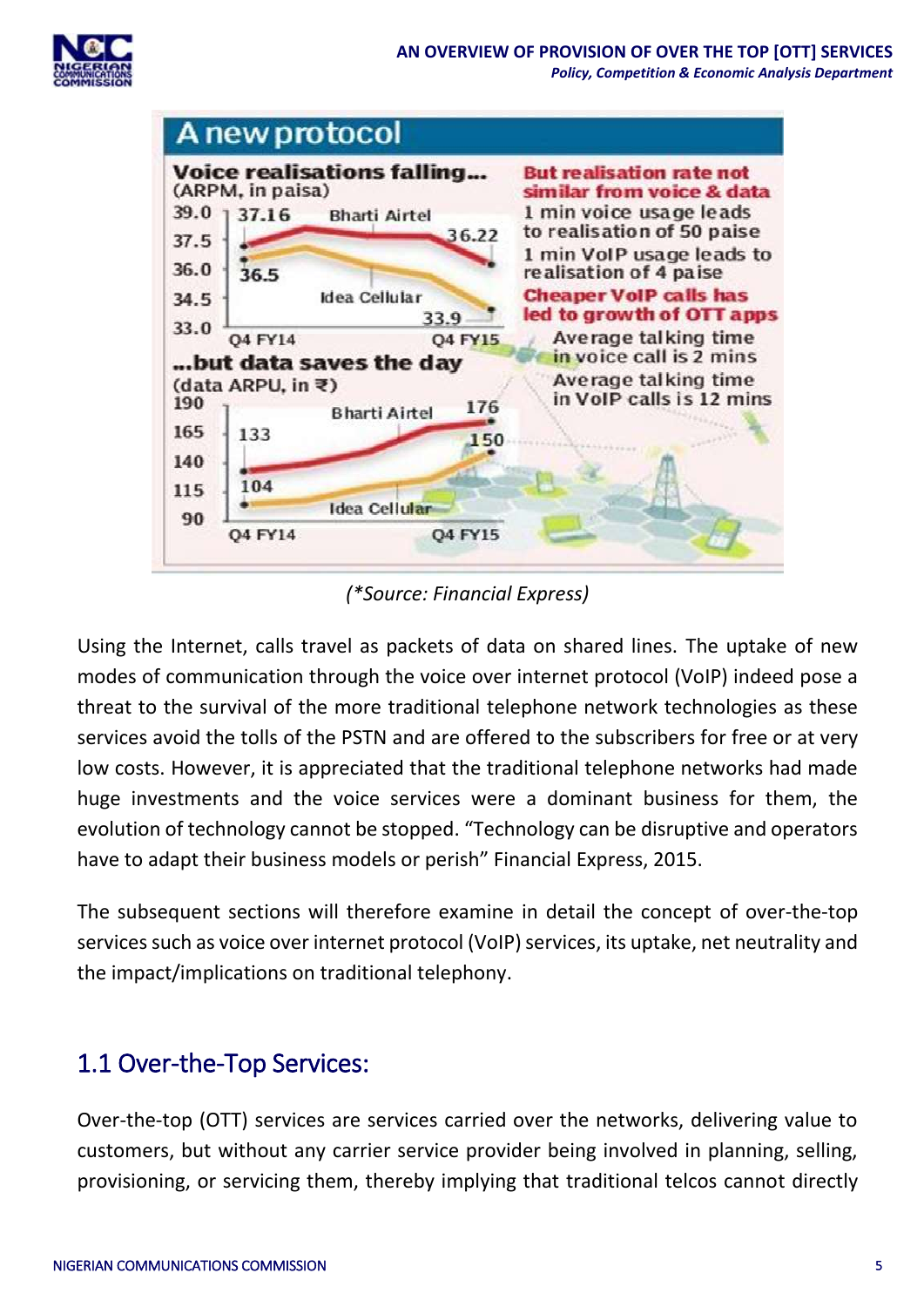earn revenue from such services. These over-the-top services include services such as Internet Protocol (IP) Telephony, live streaming and other social media applications.

According to Patel, (2007) "Internet Protocol (IP) telephony (also known as 'Internet telephony') uses a broadband Internet connection to transmit conversations as data packets. In addition to replacing the traditional Plain Old Telephone Service POTS system. IP telephony is also competing with mobile phone networks by offering free or lower cost connections via WiFi hotspots."

It is a service based on the Voice over IP communication protocol (VoIP), a disruptive technology that is rapidly gaining ground against traditional telephone network technologies. VoIP is also used on private wireless networks which may or may not have a connection to the outside telephone network (Patel, 2007).



*(Source: Federal Communications Commission)*

In its broadest definition, VoIP can be described as the conveyance of voice, fax and unrelated services publicly or wholly over packet switched IP-based networks including peer-to-peer VoIP and VoIP services connected to PSTN. (Wong, et. al, 2009).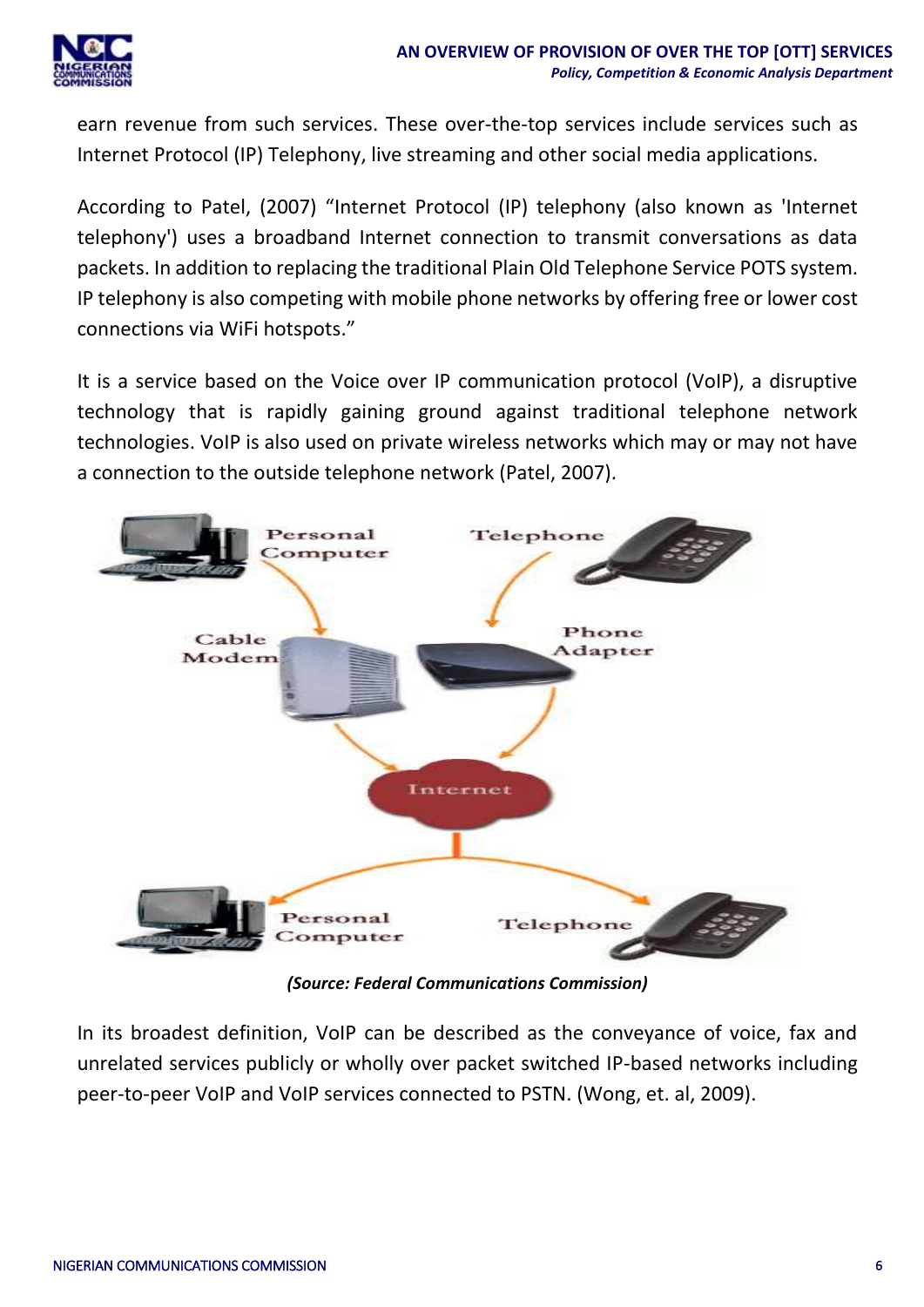

### <span id="page-7-0"></span>1.2 Net Neutrality:

According to Naik (2012) "Net neutrality also referred to as Internet neutrality coined by Prof. Tim Wu is a regulatory concept which eliminates any type of discrimination in transmission and access of content on the Internet". It means all end users are able to access content, applications and services of their choice at the same level of service quality, Internet speed and price with no priority or degradation based on the type of content, applications or services. "This will protect all innovators and consumers and preserve the Internet's role as a core of free expression and democratic principles" Tom Wheeler, FCC 2015.

The basic principle of Net neutrality proposes that networks do not discriminate between different data packets ensuring that innovators or content developers do not need to ask permission for new projects, making internet a collection of a large amount of information, analysis, opinions and services with no sole content provider or regulator. (The Economist, 2015)

However, while some argue that strong legislation is required to ensure that internet service providers do not restrict or filter internet traffic that pass through their network as Net neutrality lends competitiveness to the market, with users getting more options to choose from; other argue against Net neutrality suggesting that it can be used as a tool for internet censorship or invasion of privacy when it is in wrong hands (Naik, 2012).

It is important to note that while there are presently no concrete laws or regulations for the enforcement of Net neutrality, Internet access is generally unrestricted across the world except in a few countries where their governments impose specific restrictions in such jurisdictions.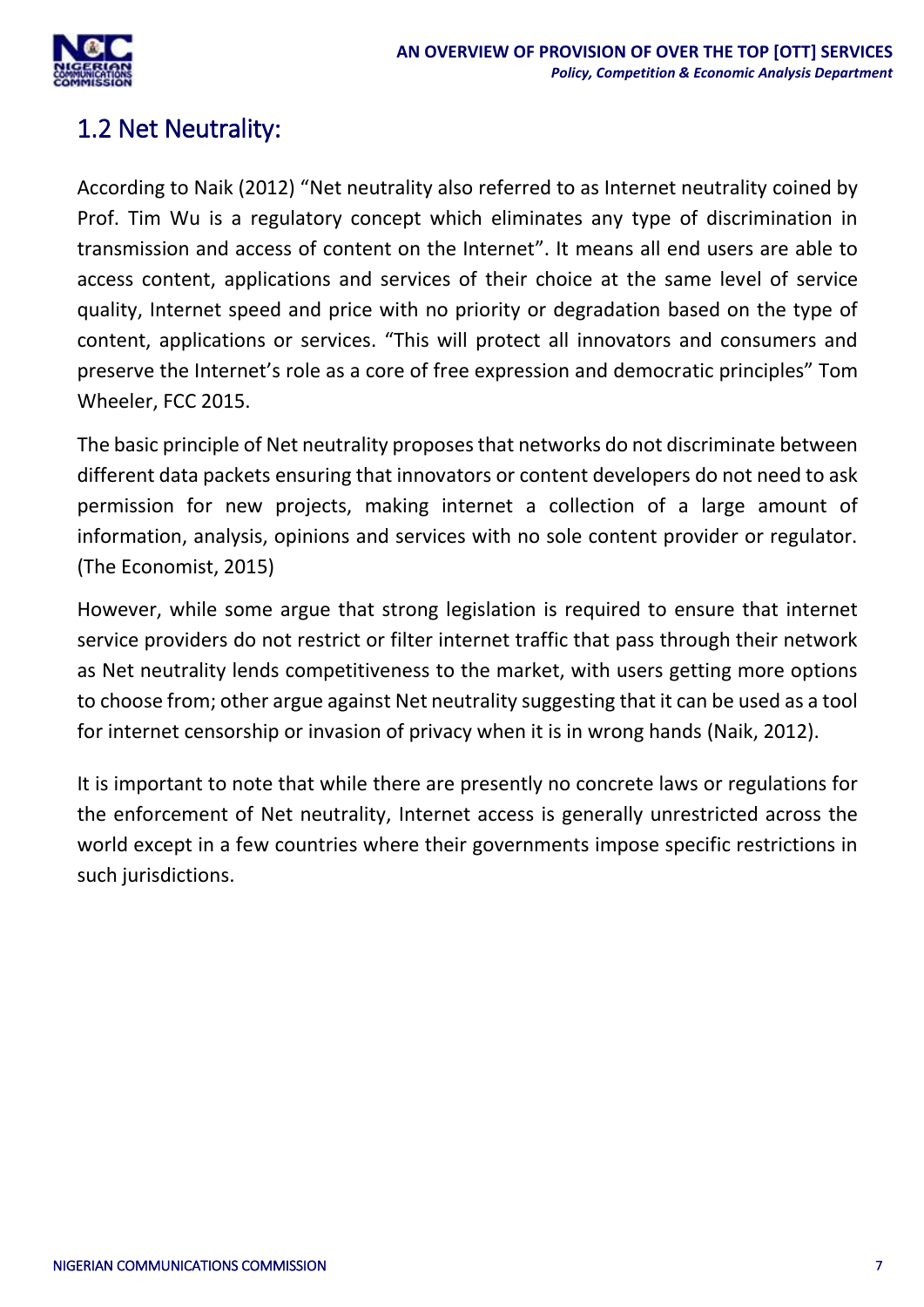

# <span id="page-8-0"></span>CHAPTER TWO: LITERATURE REVIEW:

According to Wong, et. al. (2009) "VoIP is a technology by which oral communications can be transferred from circuit-switched networks to or over Internet Protocol networks, and vice versa. VoIP transforms standard oral telephone signals into compressed data packets that are sent over the Internet Protocol. VoIP can be used with either a telephone (mobile or land-line) or a PC as the user terminal thereby providing different modes of operation: PC to PC, PC to telephone, telephone to PC and telephone to telephone or mobile-tomobile, all via the internet."

Federal Communications Commission [FCC] defines Voice over Internet Protocol (VoIP), as "a technology that allows you to make voice calls using a broadband Internet connection instead of a regular (or analog) phone line. They further noted that while some VoIP services may only allow you to call other people using the same service, others may allow you to call anyone who has a telephone number - including local, long distance, mobile, and international numbers. Also, while some VoIP services only work over your computer or a special VoIP phone, other services allow you to use a traditional phone connected to a VoIP adapter."

The FCC notes that "VoIP services convert your voice into a digital signal that travels over the Internet. If you are calling a regular phone number, the signal is converted to a regular telephone signal before it reaches the destination. VoIP can allow you to make a call directly from a computer, a special VoIP phone, or a traditional phone connected to a special adapter. In addition, wireless "hot spots" allow you to connect to the Internet and may enable you to use VoIP service wirelessly."

Alb. L.J. SC. & Tech (2007) further notes that "The difference between VoIP calls and PSTN calls is the way the subscriber's information (i.e., the voice communication) is transmitted. In PSTN calls, a dedicated connection is set up end- to-end so that the calling and called parties have full use of that circuit at all times until the call is completed and the circuit is torn down. In VoIP calls, the calling and called parties' voice communications "packetize," that is they are broken up into small pieces or packets, which are transmitted across the Internet and finally reassembled at the destination point." When the voice packets traverse the Internet they mix with many other packets of information traversing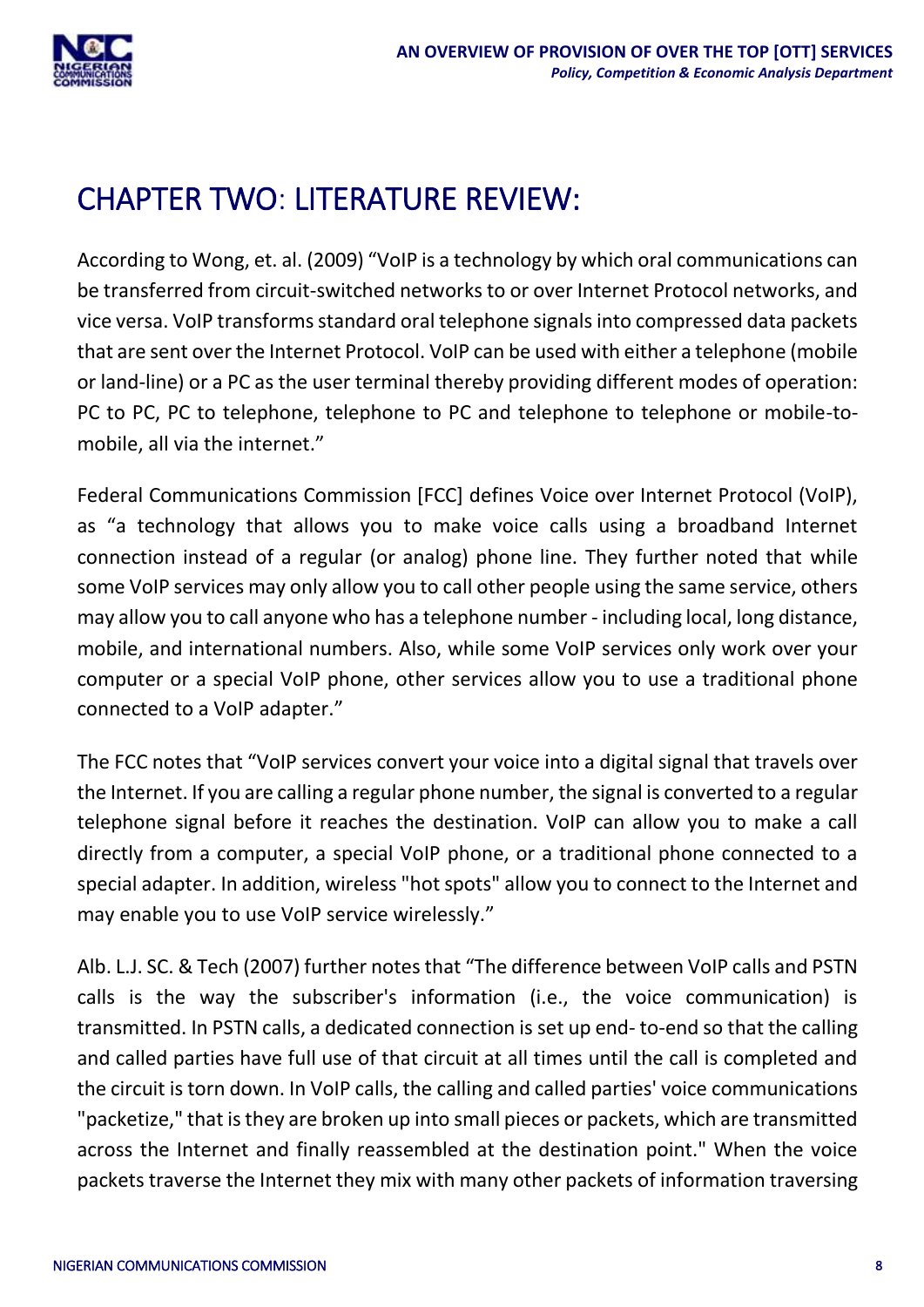

that same circuit, so the circuit is not dedicated to only that one voice call, but rather is acting as a highway transporting a large number of packets from their origination points to their destination points".

Wong, et. al. (2009) however notes that "the regulation of VoIP in Europe is slightly complex because there is no consensus over the categorization of VoIP services. The European Commission takes a "light touch" approach to VoIP regulation. Whether VoIP service is regulated would depend on whether a VoIP service is considered as an electronic communication service (ECS) or a publicly available telecommunications service (PATS)."

According to Wong, et. al. (2009) "An ECS is defined in the EU Framework Directive as a service normally provided for remuneration, which consists wholly or mainly in the conveyance of signals on electronic communications networks. Therefore, a VoIP service that provided a product such as a software program to be run on personal computer with no ongoing provision of service would fall outside the scope of the EU regulatory framework."

According to Alb. L.J. SC. & Tech (2007) "The 1996 Telecom Act defined 'telecommunications,' 'telecommunications services,' and 'information services' in an attempt to classify both existing and yet-to-be developed services and to create a regulatory framework to govern both telecommunications and information services. For regulatory purposes, the question is whether the various VoIP services are classified as "telecommunications services" or "information services." If the VoIP services are categorized as "telecommunications services," then they are subject to regulation by the FCC. On the other hand, if they are categorized as "information services," they are not subject to regulation under the 1996 Telecom Act.

Dinkes (2005) notes that "as telecommunication platforms converge and new technologies emerge, there has been a call for new legislation to repeal much of the current telecommunications regulatory structure. The uncertain regulatory status of applications such as Voice over Internet Protocol (VoIP) and other IP-enhanced services are often cited as examples of how the current regulatory structure could stymie the deployment and development of emerging technologies. While such examples are useful in advancing the cause of market-oriented approaches for emerging technologies, these arguments are seldom applied to legacy networks because of technological differences."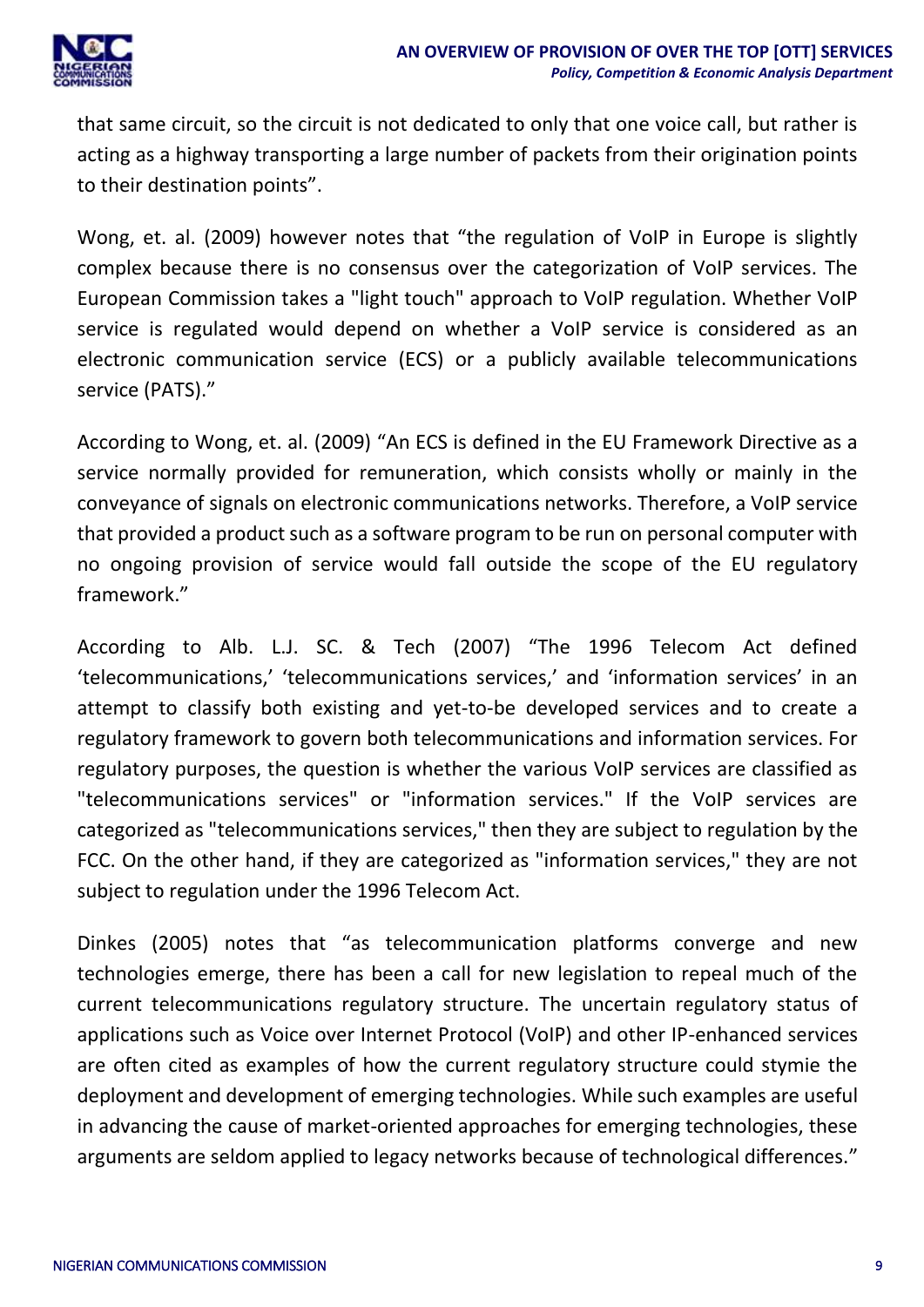

According to Quarantini (2005) "The issue of the regulation of voice over broadband (VoB)/voice over internet protocol (VoIP) has become one of the most hotly contested in telecommunications, alongside the related issue of broadband access to the internet. Here we find an intersection of two very different markets: the traditionally regulated telephony market and the traditionally unregulated data services markets."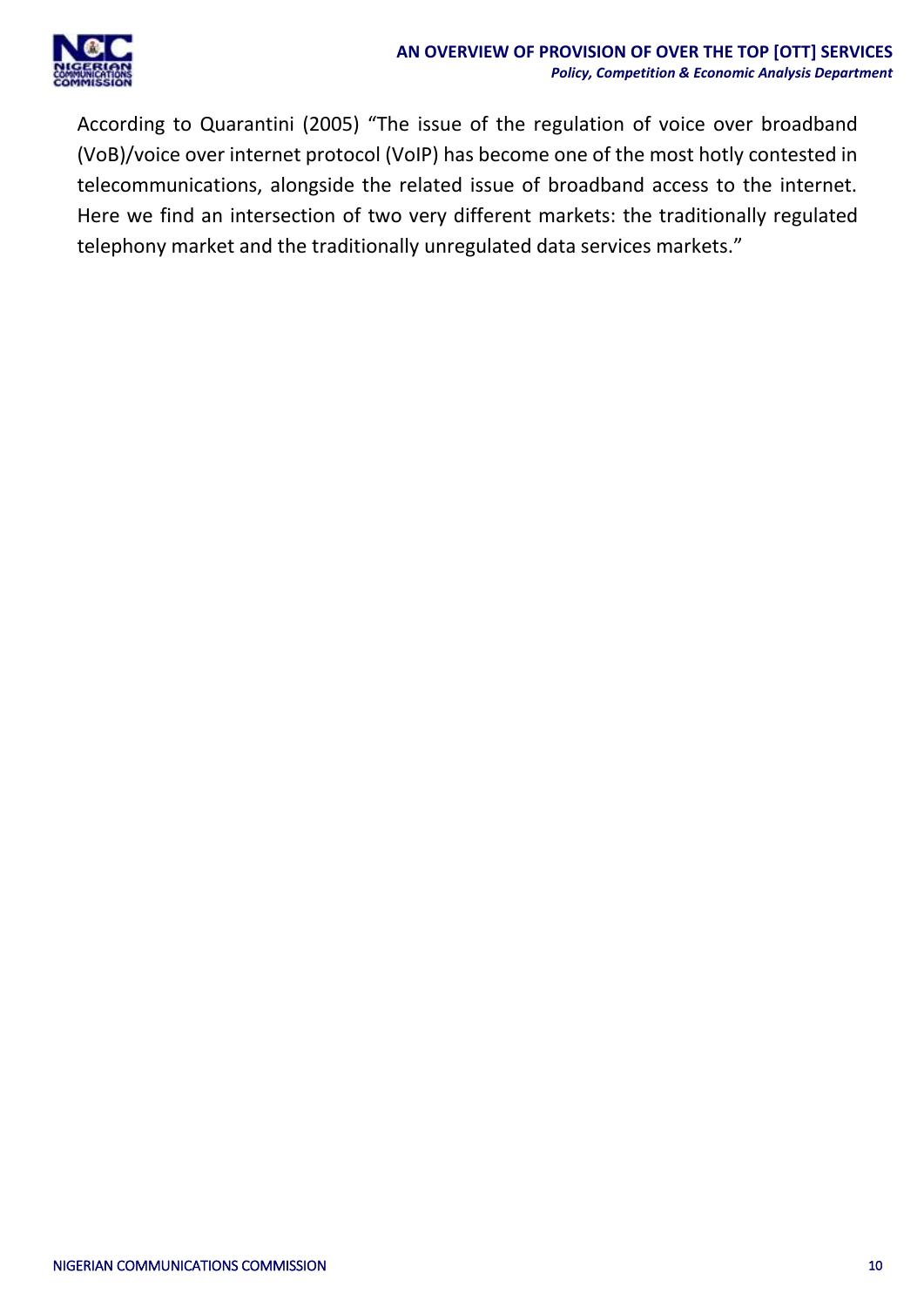

# <span id="page-11-0"></span>CHAPTER THREE: INFORMATION ANALYSIS:

### <span id="page-11-1"></span>3.1 Regulation of OTT Services in Nigeria:

The Nigerian Communications Commission in line with one of its mandate of issuing communications licenses for the operation and provision of communication services, and to determine the eligibility criteria and other general terms and conditions of licenses, issued Guidelines on International Gateway Access and Voice over Internet Protocol (VoIP) for the Nigerian Telecommunications Industry. It is the expectation of the Commission that the networks of licensees operating under Full Gateway and International Data Access Licenses may convey data, voice and video signals either in their natural forms or in digitized formats. Operators of these gateways may also inter-work and exchange information by using appropriate protocol and signaling conversion devices. The IDA License is issued as a standalone license and is not be tied to any specific transmission medium for the purpose of conveying out-bound or in- bound traffic hence grants automatic authorization.

While this license is meant to cover provision of VoIP services, it does explicitly address the current challenges and threats pose by the growth and uptake of these services over the traditional telephone networks.

### <span id="page-11-2"></span>3.2 Regulation of OTT Services in other Jurisdictions:

The regulation of VoIP services remains a topical issue around the world as it is mostly perceived by traditional telephone network operators to be a threat to their continuous existence. In this regard different countries have as some point or the other attempted to or developed a framework to regulate the provision of VoIP services. Some of these countries are outlined below: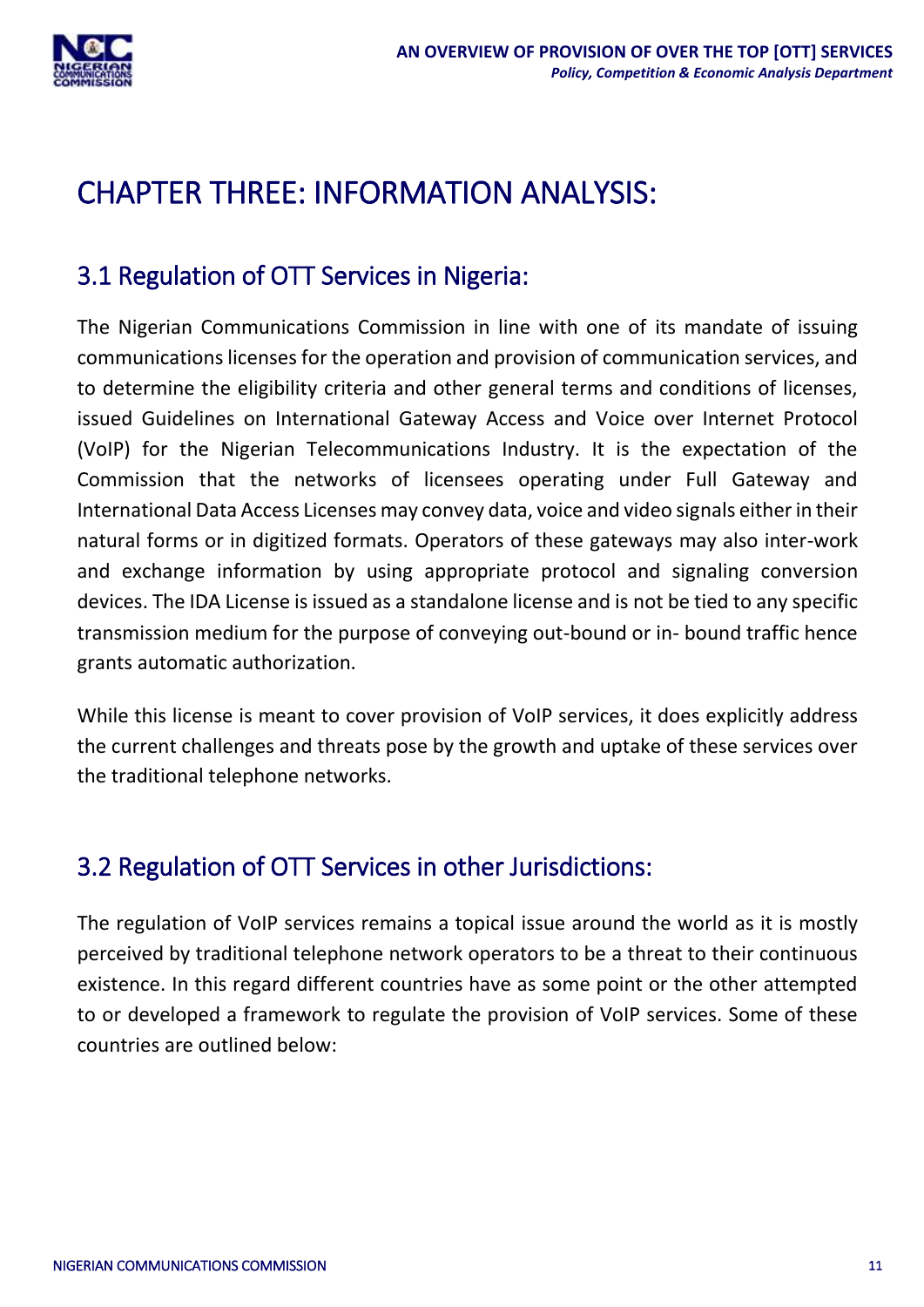

#### <span id="page-12-0"></span>3.2.1 India:

The Telecom Regulatory Authority of India [TRAI] has commenced discussions on a regulatory framework for over-the-top services in India. A consultative paper was published in March, 2015 which outlined the Authority's intent to analyze the implications of the growth of OTTs and consider whether or not changes are required in the current regulatory framework. To understand the underlying issues, a seminar was conducted by the Authority on "Regulatory Framework for OTT services" in year 2014, in which representatives of Telecommunications Service Providers [TSPs], OTT providers and legal experts presented their views and those views are reflected in the published consultative paper.

The consultative paper noted that the starting point for a suitable regulatory framework is the need to define the basis for classification of OTT players either as Communications Service Providers (CSPs) or as Application Service Providers (ASPs).

Highlights of the consultative paper presented by TRAI identified that:

- $\triangleright$  Traditional Voice calling rates in India are one of the lowest in the world implying that there can compete favorably with VoIP service providers;
- $\triangleright$  Mobile Internet penetration rate is still very low in India (about 20%) therefore implying that the uptake of OTT services or substitutability of traditional telephony with VoIP services is relatively low; and
- $\triangleright$  Quality of service of OTT services is lower than what is offered by traditional telephony services.

However, OTT services are still unpopular with mobile carriers in India who want to earn higher revenue from such services beyond the charges incurred for data. One of the Telephone Service Providers in India (Bharti Airtel) recently announced differentiated tariff plans for voice calls over the Internet and data surfing as VoIP calls were charged almost three times more than regular data surfing. However, this tariff plan was eventually withdrawn following protests by users who accused the TSP of violating the principles of net neutrality. Regarded as an essential ground for open internet, net neutrality standards mean that mobile carriers should treat all data equally and not impose differential treatment or charges on different kinds of data.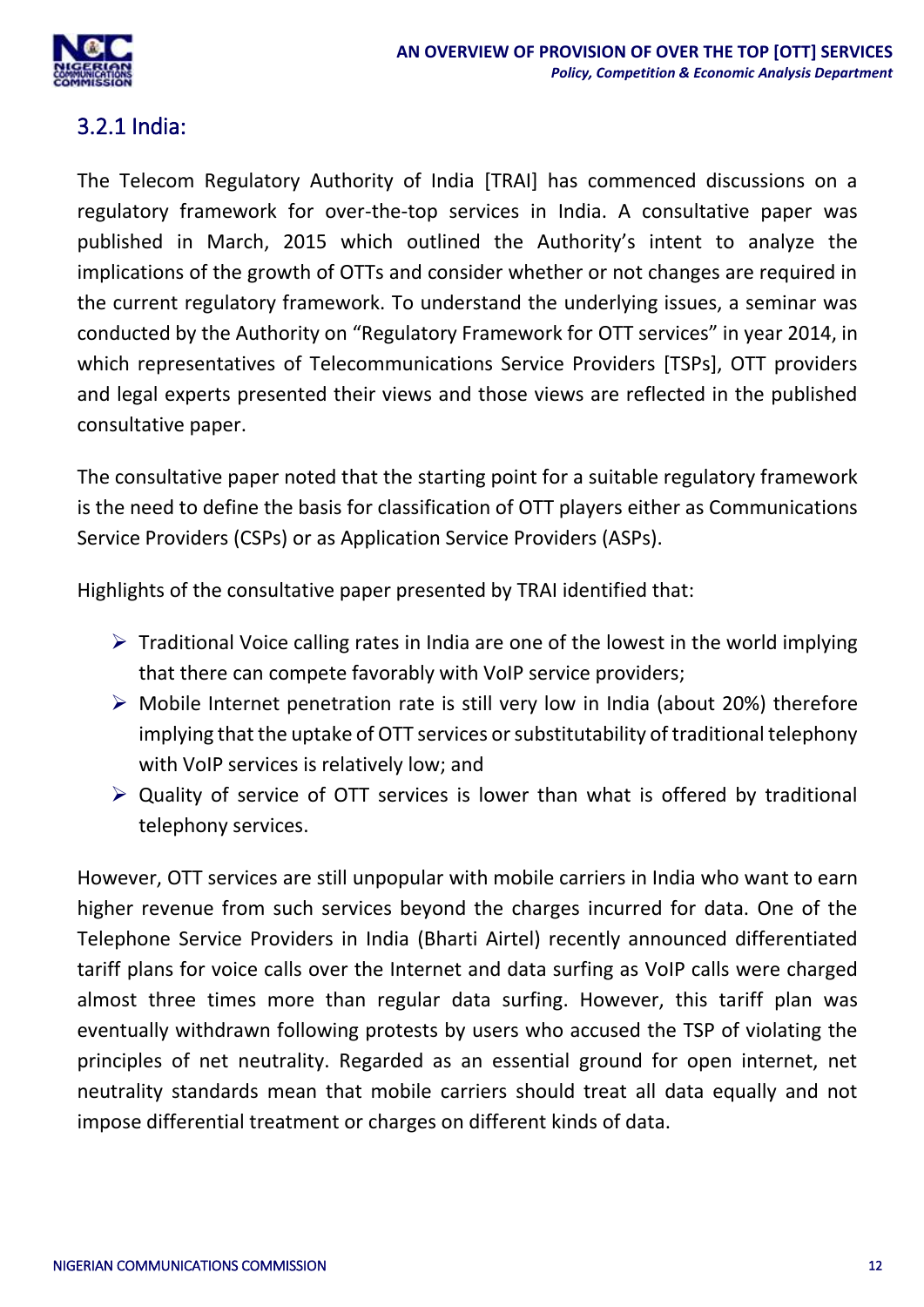

Further to the publication of the Consultation paper by TRAI, they have requested for further comments and suggestions from stakeholders before the process is finalized.

#### <span id="page-13-0"></span>3.2.2 United States of America [US]:

The FCC publicly states that it encourages competition and service provider innovation for the Internet as a whole, but it has also worked to bring specific VoIP services, applications, and capabilities under its control. According to the FCC, the U.S regulates VoIP in the following categories-

- **911 Services:** Providers of interconnected VoIP services which allow users generally to make calls to and receive calls from the regular network- do 911 service obligations (FCC, 2015);
- *Portability:* Interconnected VoIP providers and telephone companies are required to comply with Local Number Portability (LNP) rules;
- *Calling Records:* Interconnected VoIP providers are limited in the use of customer propriety network information such as telephone calling records, and are also required to protect it from disclosure (FCC, 2015);
- *Universal Service:* Interconnected VoIP providers are required to contribute to the Universal Service Fund;
- *Accessibility:* Interconnected VoIP providers must contribute to the Telecommunications Relay Service Fund used to support the provision of telecommunications services to persons with speech or hearing disabilities (FCC, 2015).

However, in a recent move in year 2015, the FCC voted to regulate broadband Internet services as a public utility. The vote implies that high speed Internet in the US has been reclassified as a telecommunications service instead of an information service under their Telecommunications Act thereby granting the FCC powers to regulate the activities of players like the OTT service providers in the market.

According to Tom Wheeler, (2015) "the move is intended to ensure that no content is blocked and that the Internet is not divided into pay-to-play fast lanes for Internet and media companies that can afford it and slow lanes for everyone else. These prohibitions are hallmark of the net neutrality concept. However, the FCC will not get involved in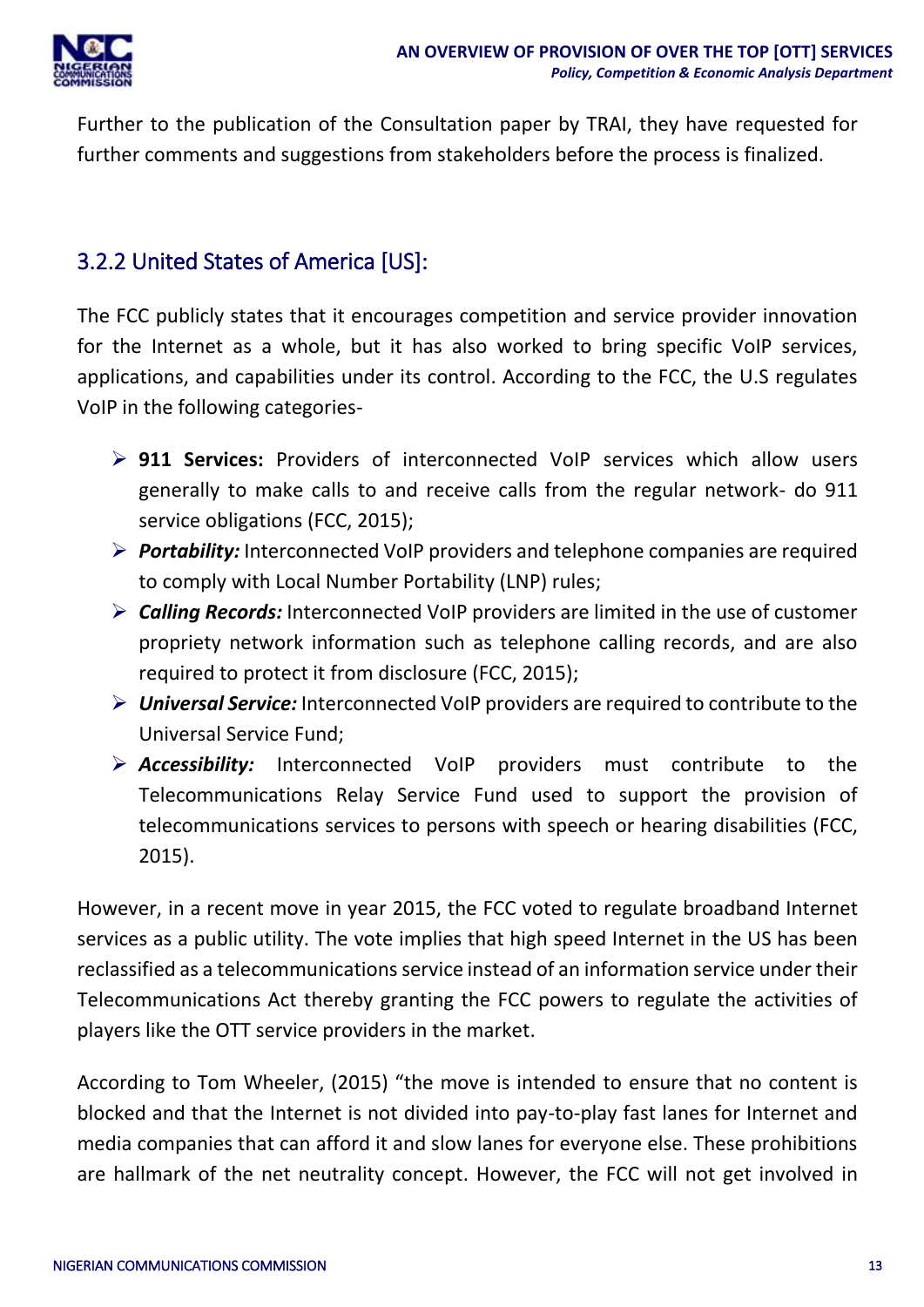

pricing decisions or the engineering decisions companies make in managing their networks."

#### <span id="page-14-0"></span>3.2.3 European Union [EU]:

Further to the liberalization of most of the EU's telecommunications market, the EU Commission in one of its supplementary directives in 1997 initially declared that VoIP was not "voice telephony" and therefore fell "within the liberalized area." Blythe (2005) though noted that "the EU emphasized this was a preliminary viewpoint and was subject to change after consideration of stakeholder opinions". However, following extensive stakeholder consultations, no immediate regulation was provided but four evaluation criteria were enumerated which, if later found to be present, would make VoIP subject to regulation. The criteria include:

- (i) Whether VoIP communications are the "Subject of a Commercial Offer"- in order to meet this criterion, the VoIP service would have to be offered on a "standalone" basis, not merely as a supplement to an existing Internet service (Blythe 2005).
- (ii) Whether VoIP communications are for the Public- the Commission concluded this criterion would be met, since computer-to-phone and phone-to-phone voice communications transmitted over the Internet would be available to all members of the general public (Blythe 2005).
- (iii) Whether VoIP communications are "To and From PSTN Termination Points" this criterion is not met "if access to the Internet is obtained via leased circuits," but that it would be met if local loops are used instead of leased circuits to connect two termination points (Blythe 2005).
- (iv) Whether VoIP communications "Involve Direct Transport and Switching of Speech in Real Time"- the Commission stated this criterion was not met because of the "unpredictable congestion risk" of VoIP in its current state which made it difficult to attain a comparable level of reliability and speech quality as produced by PSTN. However, the Commission noted that, "Where organizations offering phone-to-phone Internet voice are guaranteeing quality of speech by bandwidth reservation and claim themselves that the quality of the service is the same as circuit-switched PSTN voice, this element of the voice telephony definition will obviously already have been met"(Blythe 2005).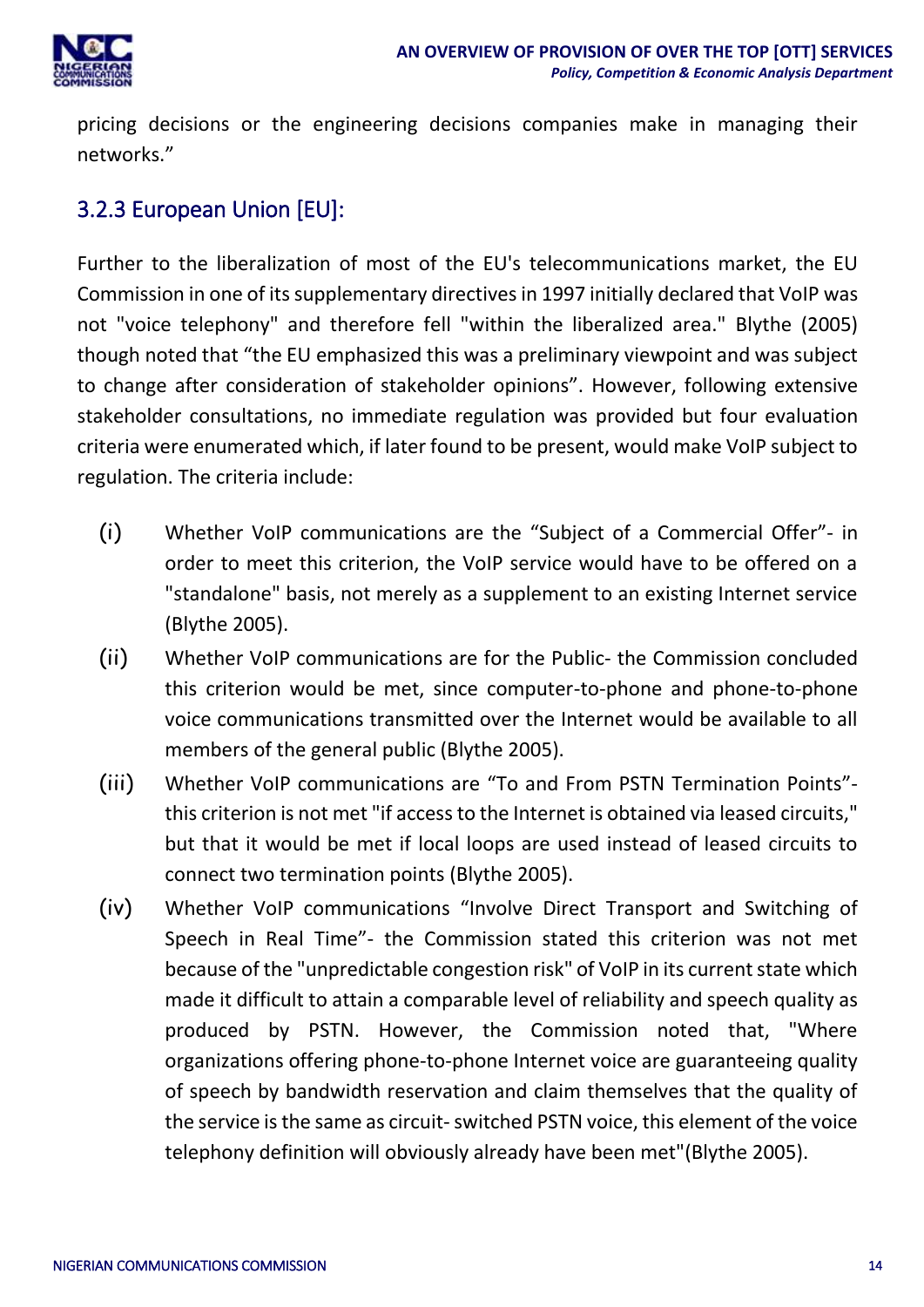

The implications therefore were that: since all of the criteria had not currently been met, VoIP fell within the liberalized area of telecommunications services; no requirements for individual licenses could be imposed; no universal service charges could be assessed from VoIP providers; and neither did interconnection requirements apply to VoIP providers (Blythe 2005).

### <span id="page-15-0"></span>3.3 Impact/Implications of Unregulated Over-The-Top Services:

Internet Telephony, also known as Voice over the Internet Protocol ("VoIP") has changed the way people communicate with one another. Not only is it cheap, but it also offers many features previously unavailable with telephones. According to Winberg, (2007) "the advent of VoIP as a competitor for traditional telephone service undermines the existing regulatory structure and challenges the assumptions underlying current regulations". This innovation, comes at a price for regulators, as the nature of the technology creates unique (and previously unheard of) regulatory obstacles. Some of these issues inherent in this technology/ service are identified below:

#### <span id="page-15-1"></span>3.3.1 Security Implications

According to Kuhn, et.al. (2005) "VOIP like many new technologies, introduces both security risks and opportunities. VOIP has a very different architecture than traditional circuit-based telephony, and these differences result in significant security issues". The fact that VoIP relies on Internet connection makes it is just as susceptible to glitches confronted by computers, in addition to those peculiar to the VoIP technology. Kuhn, et.al. (2005) further also noted that "attackers may be able to perform activities such as intercepting communications, eavesdropping, taking control of phones, making fraudulent calls from an account, conducting effective phishing attacks by manipulating one's caller ID, and causing service to crash". There are also inherent problems to routing telephone over broadband connection, for instance unlike traditional telephone lines, which operate despite an electrical outage, loss of power may make VoIP unavailable and VoIP services may also introduce problems for location-dependent systems (McDowell, US-Cert, 2010).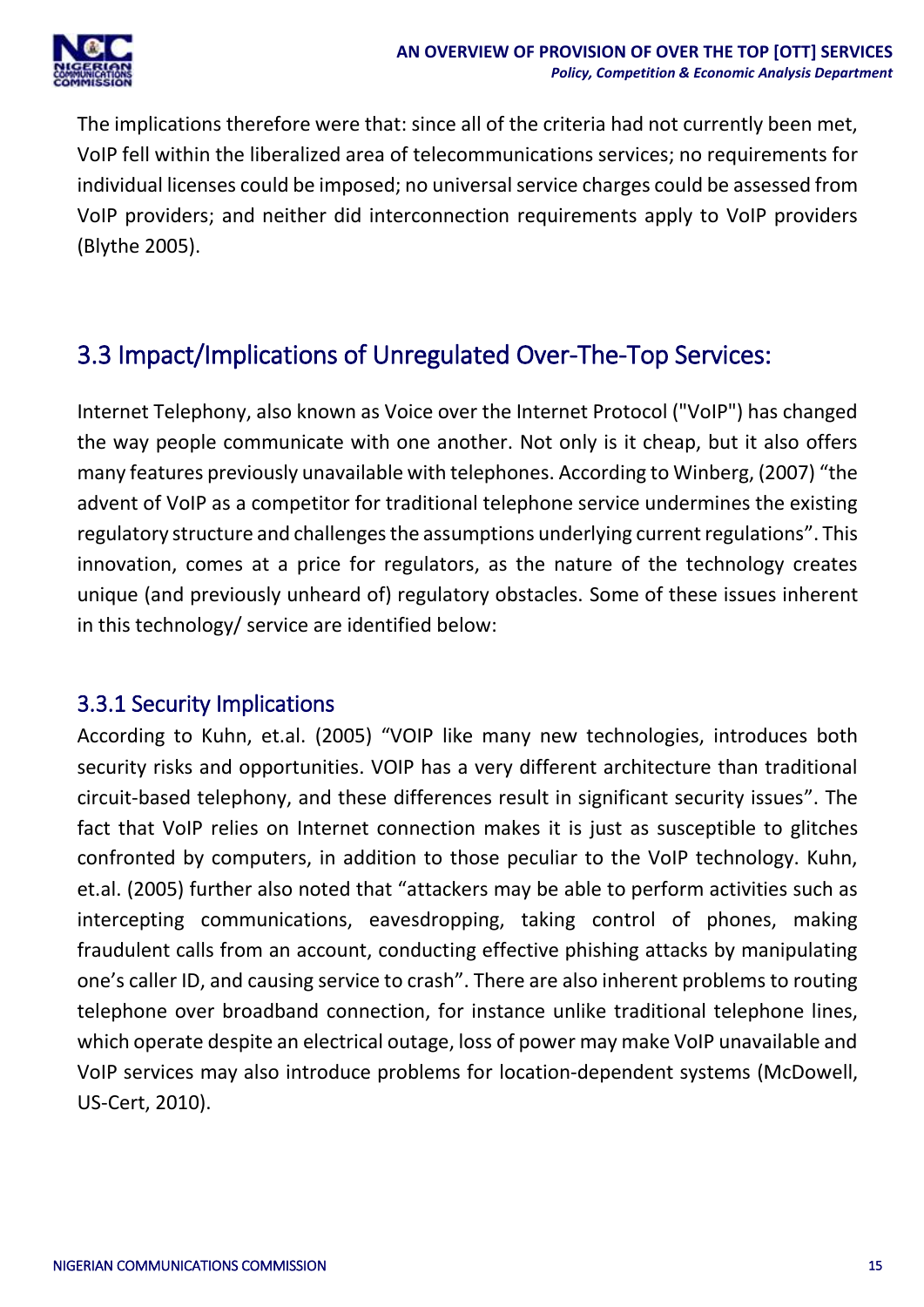

### <span id="page-16-0"></span>3.4 Suggested Strategies for Sustainable Growth of Traditional Telephony in the era of Provision of OTT Services:

The transmission of voice over packet-switched IP networks and messaging provided by OTT players are unarguably of one of the most important emerging trends in telecommunications as these services continue to gaining grounds across the world over traditional telephony. In order to retain their market, providers of traditional telephony therefore need to think of and implement business models that are agile and adaptable to compete favorably with these new services.

A.T Kearney (2012) notes that "the OTT invasion is occurring on four distinct battlegrounds, and telecommunication operators that have a variety of strategic weapons in their arsenal stand the best chance of gaining a foothold." Two of these categories which affect mobile voice and messaging and the suggested strategies for winning the battle are highlighted below:

- **1. Mobile Voice**: with the increase in uptake of mobile VoIP services provided by apps such as Skype, Viber, WhatsApp etc., Operators across the world face the risk of eroding revenues and profitability but still have the opportunity to influence consumer behaviours, defend the perception that circuit-switched voice is superior in quality, and slow which would invariably help slow the global impact of VoIP. A.T Kearney (2012). To further address this issue A.T Kearney recommends the following:
	- $\triangleright$  Introduce "smart" plans- as is the case with matured markets, operators create integrated voice and data bundles and link them to devices;
	- $\triangleright$  Create differentiated quality positioning- Operators have the ability to shape the quality perception of traditional voice networks considering the challenges in delivering quality VOIP calls;
	- $\triangleright$  Launch an OTT solution-some operators around the world are beginning to either launch in-house OTT services or partner with OTT providers with the aim of adapting the services to the operators within the competitive text;
- **2. Messaging**: while it may not be possible for operators to reverse the shift in consumer behavior from peer-to-peer messaging to social networking, instant messaging, and peer-to-many communications, there is no reason to assume that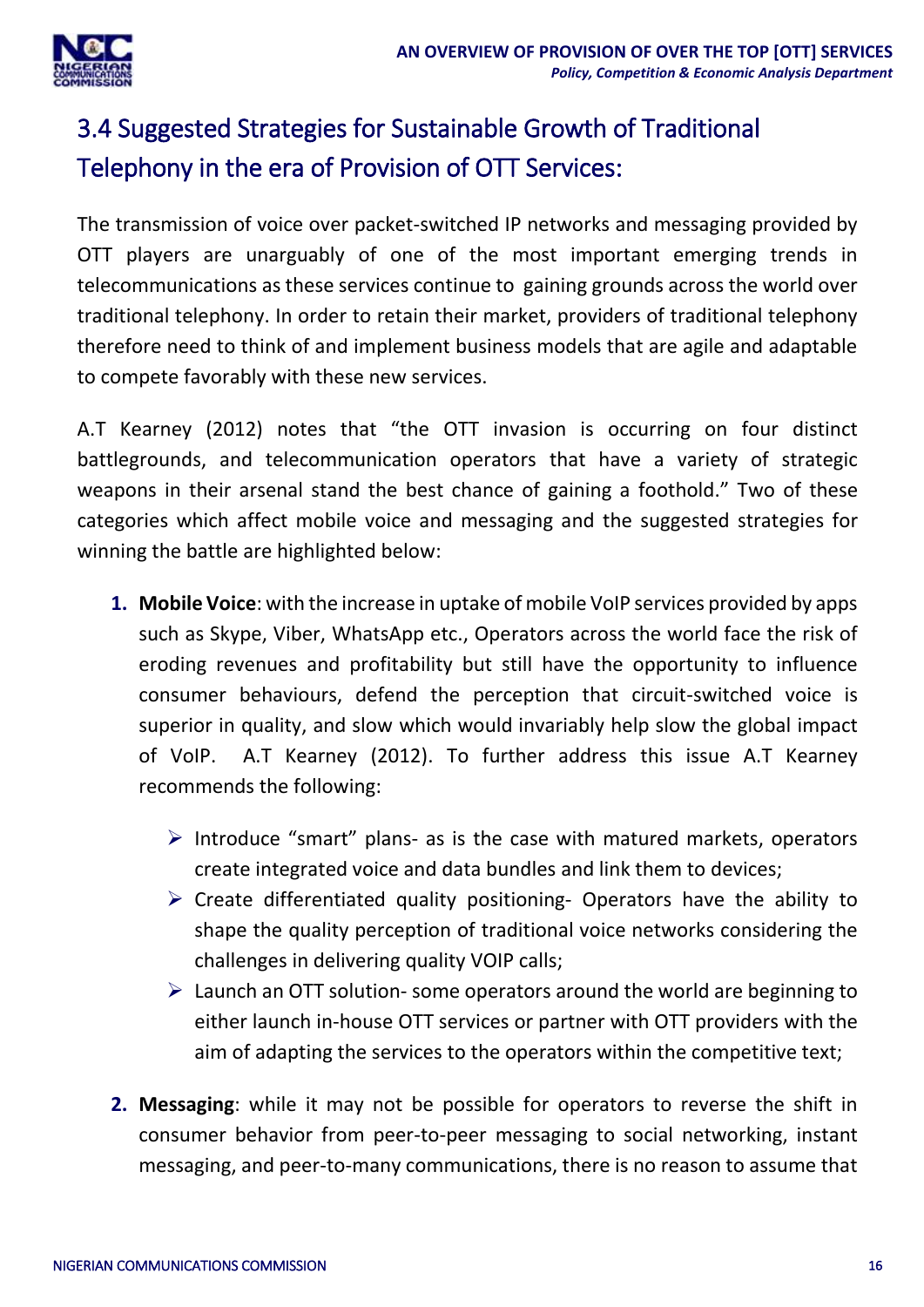

SMS will disappear A.T Kearney (2012). Operators may also consider the following strategies recommended by A.T Kearney (2012):

- Leverage defensive SMS plans- Operators can offer tiered SMS bundles which can help slow down the impact these other OTT messaging services have on SMS services;
- $\triangleright$  Emphasize enterprise messaging -
- $\triangleright$  Change the paradigm in subscriber identity module (SMI) connectivity, and move to M2M- operators can leverage on third parties by opening up network applications.

PWC (2013) is however of the opinion that "rather than looking for a solution with the traditional telecom business model and value chain, operators must ask themselves how they can capture a large share of the value pools now being opened up through new technologies and business models in a variety of industry verticals."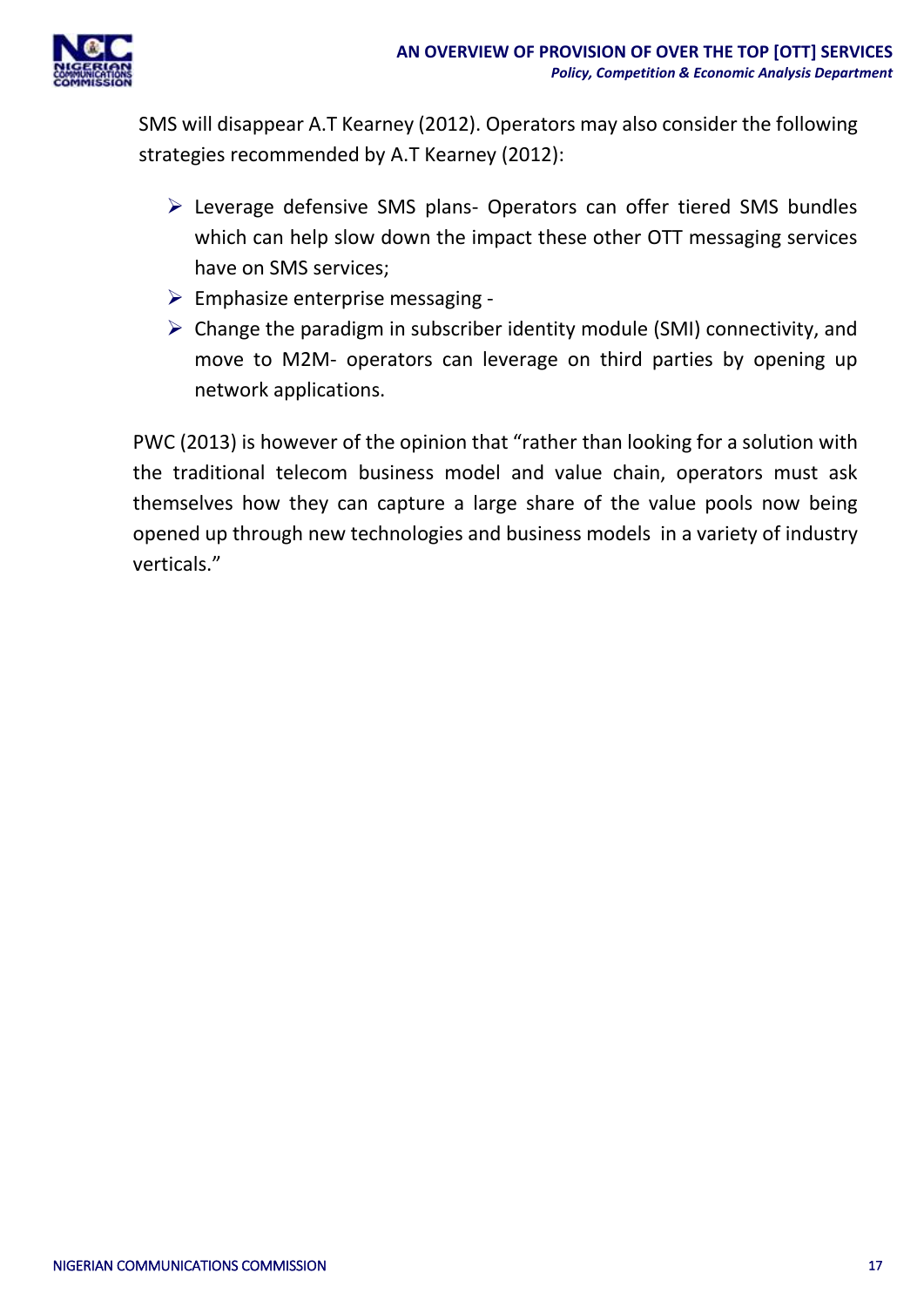

# <span id="page-18-0"></span>CHAPTER FOUR: CONCLUSION & RECOMMENDATIONS

### <span id="page-18-1"></span>4.1 Conclusion

Many traditional telecom service providers are of the opinion that traditional telephony and SMS revenues are under threat from newer, IP based alternatives like WhatsApp, Skype, Viber etc. Similarly, third party web content and social networking companies such as Google and Facebook are increasingly generating huge revenues and driving high levels of data traffic which ride on the broadband networks of traditional telecom operators'. To further worsen this issue, the traditional operators still have to make significant investments in upgrading their networks to handle the increasing volume of data generated by the same providers of OTT services. Most traditional telephone network service providers therefore argue that unless there is a revenue flow to them from such services, they do not have an incentive to continue to maintain or upgrade the networks (Disruptive Analysis, 2012).

While to a large extent this argument may be true, traditional telephone network providers need to start exploring more innovative and cost effective ways of competing with these OTT service providers. PWC (2013) suggests that "if telecom operators are to develop a successful strategic response to the rise of OTT competitors, they must first take stock of the considerable assets and capabilities they already possess, and determine how they can leverage them in order to compete against, or work with, the OTT players."

However, to better understand the nature of OTT services and how it directly impacts the Nigerian Telecoms market as well as what steps need to be taken by the Commission if any, several pertinent questions need to be addressed. Some of such questions may include:

 *The appropriate time for establishing a regulatory framework for OTT Services considering issues such as internet/broadband penetration and internet access speed;*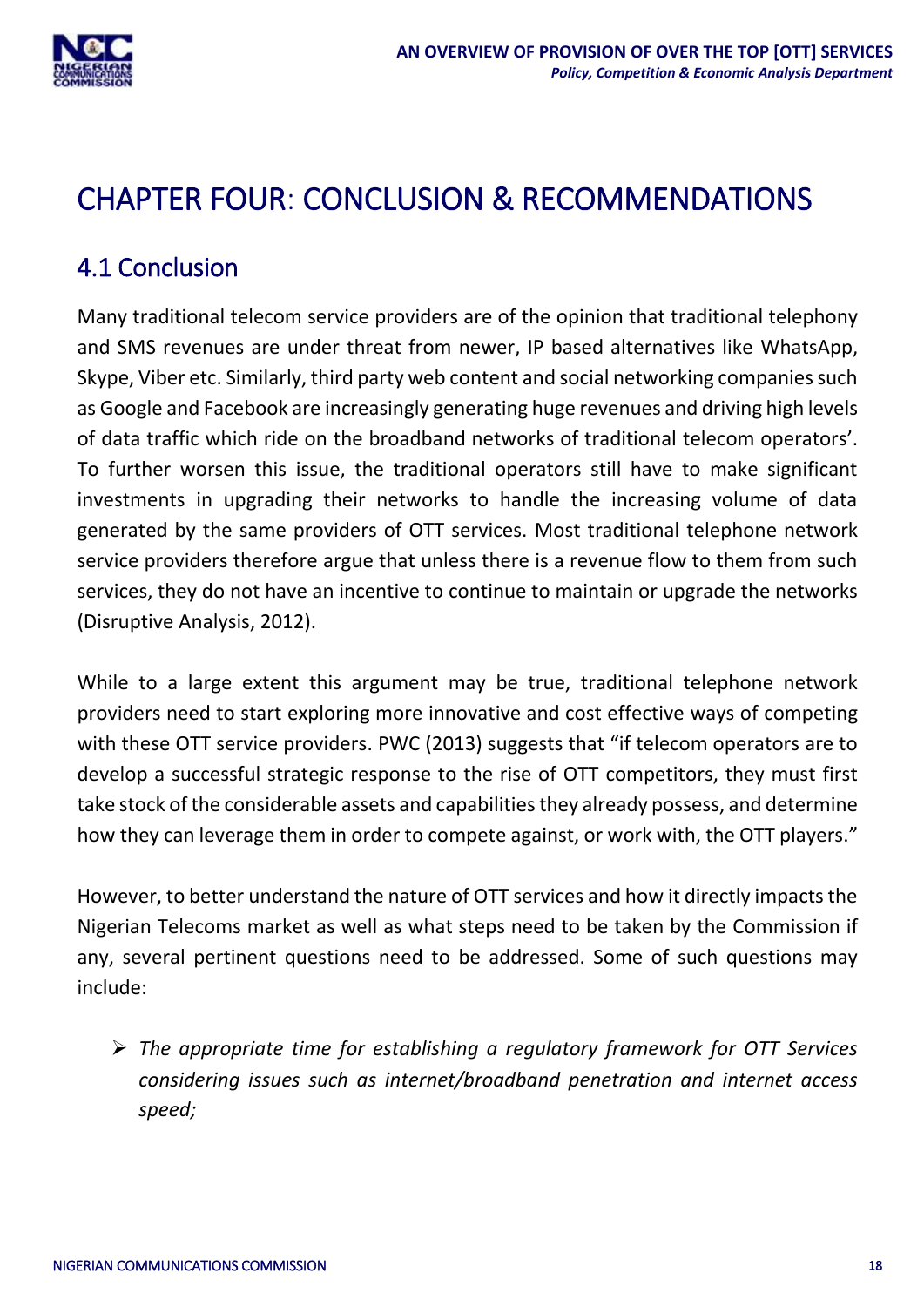

- *Licensing structure/ regime for OTT Players if necessary;*
- *Impact of OTT services on traditional revenue streams; and*
- $\triangleright$  What security measures should be taken to address the security challenges of OTT services?

#### <span id="page-19-0"></span>4.2 Recommendations:

- **I.** *The Commission should conduct a stakeholder's consultative forum on the provision of over-the-top services in Nigeria to determine if regulation is required for such services and its impact on the growth of the Nigerian Telecoms industry.*
- **II.** *Following the consultations, the Commission should review its Guidelines on the provision of International Gateway and Voice over Internet Service and also consider an appropriate Framework for Provision and Regulation of over-thetop services in the Nigerian Telecoms market.*
- **III.** *The Commission must ensure that it does not stifle innovation since internet penetration is still evolving, access speeds are still low and there is limited coverage of high speed broadband in Nigeria.*
- **IV.** *The Commission should encourage network providers in Nigeria to innovate and explore more efficient business models that would enable them compete favorably with OTT service providers. Network providers can also take advantage of the internet protocol technology in the design for their network upgrades.*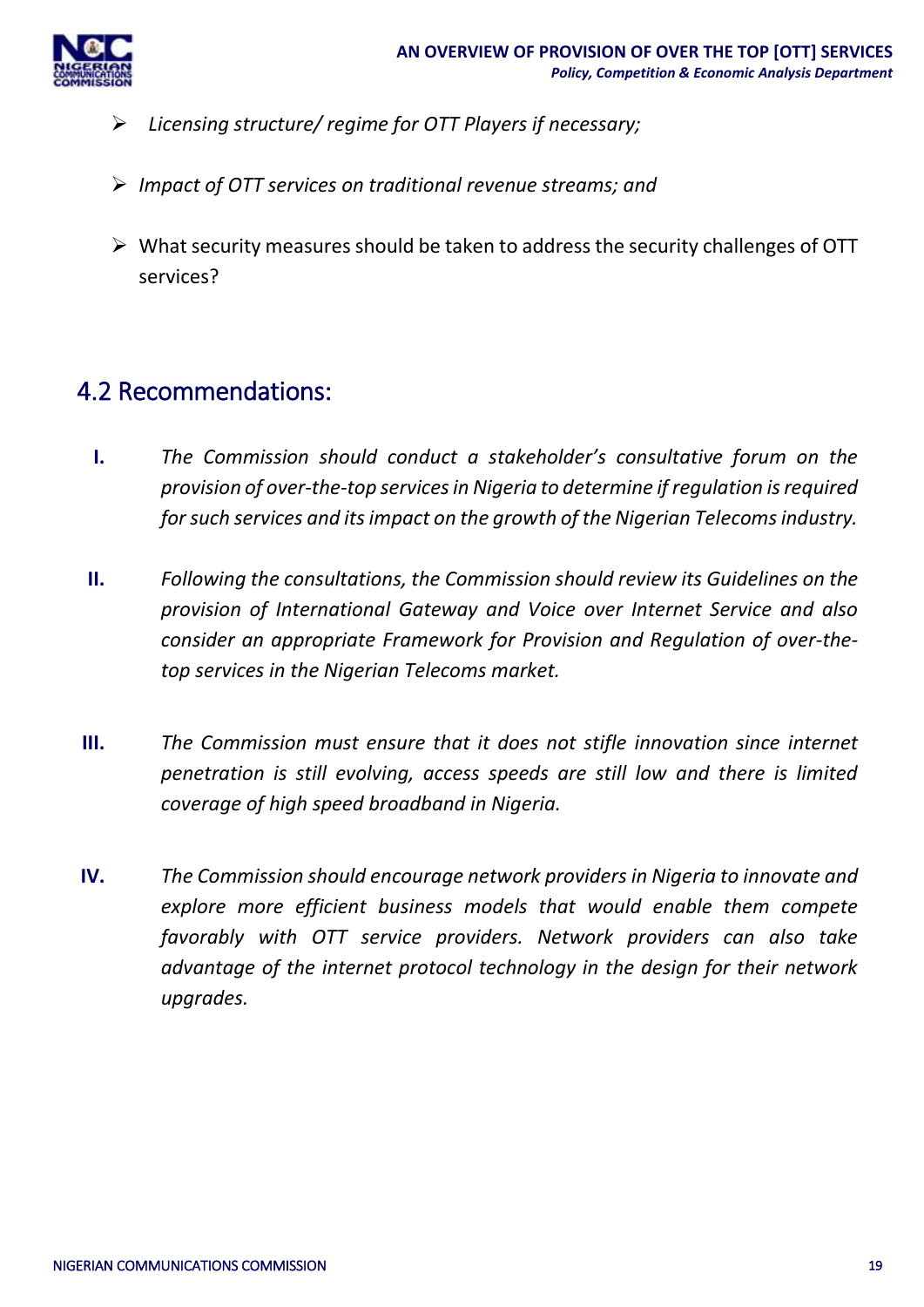

### <span id="page-20-0"></span>**REFERENCES**

- A.T Kearney (2012). *Winning the OTT War: Strategies for Sustainable Growth*
- Blythe, S. E. (2005). The Regulation of Voice-Over-Internet-Protocol in the United States, the European Union, and the United Kingdom. *Journal of High Technology Law.*
- Disruptive Analysis (2012). *Telco-OTT Strategies & Case Studies*
- Federal Communications Commission [FCC] (2015). Voice over Internet Protocol [VoIP]. *Consumer Guide*
- Kuhn, et.al. (2005) *Security Considerations for Voice Over IP Systems: Recommendations of the National Institute of Standards and Technology*. National Institute of Standards and Technology Special Publication 800-58.
- $\triangleright$  Leisinger, A.L. (2005). If It Looks Like a Duck: The Need for Regulatory Parity in VoIP Telephony. *Washburn Law Journal Vol. 45*
- Naik, A. (2012). *Net Neutrality Pros and Cons: [http://www.buzzle.com/articles/net](http://www.buzzle.com/articles/net-neutrality-pros-and-cons.html)[neutrality-pros-and-cons.html](http://www.buzzle.com/articles/net-neutrality-pros-and-cons.html)*
- Nigerian Communications Commission [NCC] (2011). *Guidelines on International Gateway Access and Voice over Internet Protocol (VoIP)*
- Office of Communications [OFCOM] (2007). *Consultation Paper: Regulation of VoIP Services: Access to the Emergency Services*
- Patel, N. (2007) *IP Telephony*:<http://telephony-ip.blogspot.com.ng/>
- PWC (2013) *Enabling the OTT Revolution: How Telecom Operators can Stake Their Claim [www.strategyand.pwc.com](http://www.strategyand.pwc.com/)*